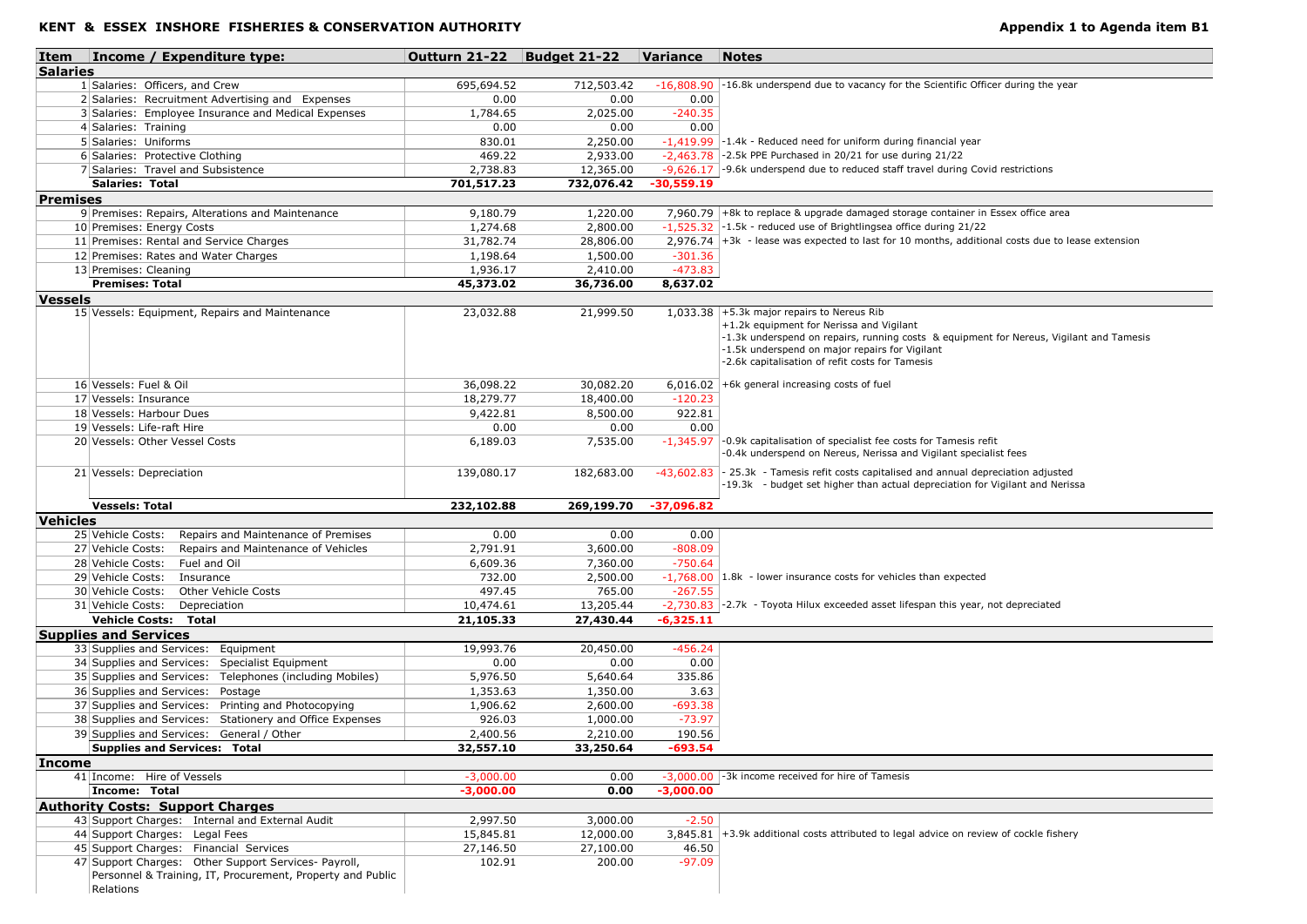| <b>Item</b> | Expenditure type:<br>Income      | Outturn 21-22 | <b>Budget 21-22</b> | Variance | <b>Notes</b> |
|-------------|----------------------------------|---------------|---------------------|----------|--------------|
|             | Total<br><b>Support Charges:</b> | 46,092.72     | 42,300.00           | 3,792,72 |              |